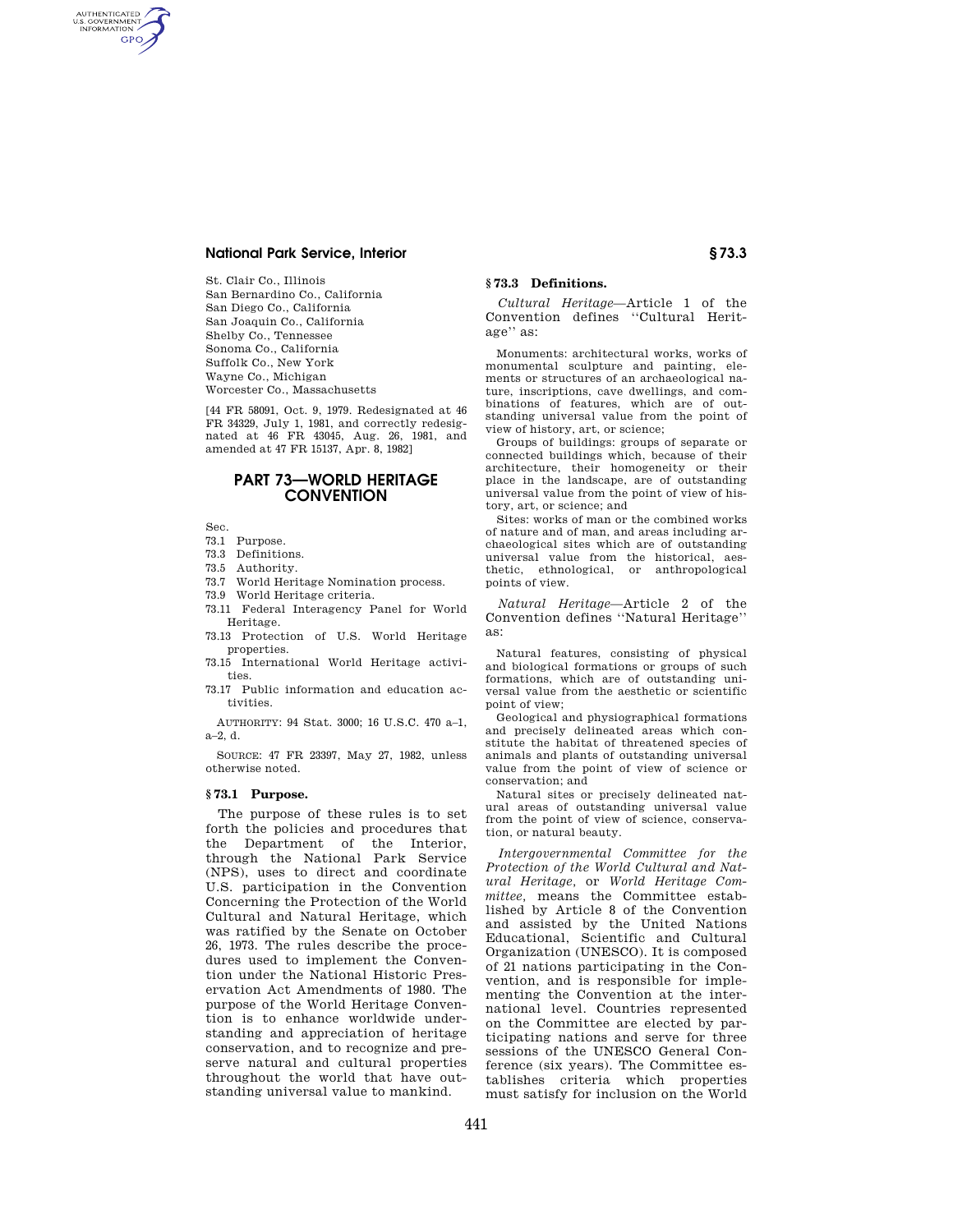Heritage List, sets policy and procedures, and approves properties for inclusion on the World Heritage List.

*World Heritage Convention,* or *Convention,* means the Convention Concerning the Protection of the World Cultural and Natural Heritage, ratified by the U.S. Senate on October 26, 1973.

*World Heritage List,* means the List established by Article 11 of the Convention which includes those cultural and natural properties judged to possess outstanding universal value for mankind.

*UNESCO,* means the United Nations Educational, Scientific and Cultural Organization, which provides staff support for the Convention and its implementation.

*Assistant Secretary,* means the Assistant Secretary for Fish and Wildlife and Parks, U.S. Department of the Interior, or the designee authorized to carry out the Assistant Secretary's responsibilities.

*Department,* means the U.S. Department of the Interior.

*Federal Interagency Panel for World Heritage,* or *Panel,* means the Panel consisting of representatives from the Office of the Assistant Secretary, the National Park Service, and the U.S. Fish and Wildlife Service within the Department of the Interior; the President's Council on Environmental Quality; the Smithsonian Institution; the Advisory Council on Historic Preservation; the Department of Commerce; and the Department of State.

*Owner,* means the individual(s) or organization(s) of record that own private land that is being nominated for World Heritage status, or the head of the public agency, or subordinate to whom such authority has been delegated, responsible for administering public land that is being nominated for World Heritage status.

*Owner concurrence,* means the concurrence of all owners of any property interest that is part of the World Heritage nomination.

[47 FR 23397, May 27, 1982, as amended at 62 FR 30235, June 3, 1997]

#### **§ 73.5 Authority.**

The policies and procedures contained herein are based on the authority of the Secretary of the Interior

**§ 73.5 36 CFR Ch. I (7–1–12 Edition)** 

under title IV of the National Historic Preservation Act Amendments of 1980 (Pub. L. 96–515; 94 Stat. 3000; 16 U.S.C. 470a–1, a–2) which directs the Secretary to ensure and direct U.S. participation in the Convention Concerning the Protection of the World Cultural and Natural Heritage, approved by the U.S. Senate on October 26, 1973, in cooperation with the Secretary of State, the Smithsonian Institution, and the Advisory Council on Historic Preservation.

#### **§ 73.7 World Heritage nomination process.**

(a) *What is the U.S. World Heritage nomination process?* (1) The Assistant Secretary for Fish and Wildlife and Parks (''Assistant Secretary'') is the designated official who conducts the United States World Heritage Program and periodically nominates properties to the World Heritage List on behalf of the United States. The National Park Service (NPS) provides staff support to the Assistant Secretary.

(2) The Assistant Secretary initiates the process for identifying candidate properties for the World Heritage List and subsequently preparing, evaluating, and approving U.S. nominations for them by publishing a First Notice in the FEDERAL REGISTER. This notice includes a list of candidate sites (formally known as the Indicative Inventory of Potential Future U.S. World Heritage nominations) and requests that public and private sources recommend properties for nomination.

(3) The Assistant Secretary, with advice from the Federal Interagency Panel for World Heritage ("Panel"), may propose for possible nomination a limited number of properties from the Indicative Inventory.

(4) Property owners, in cooperation with NPS, voluntarily prepare a detailed nomination document for their property that has been proposed for nomination. The Panel reviews the accuracy and completeness of draft nominations, and makes recommendations on them to the Assistant Secretary.

(5) The Assistant Secretary decides whether to nominate any of the proposed properties and transmits approved United States nominations. through the Department of State, to the World Heritage Committee to be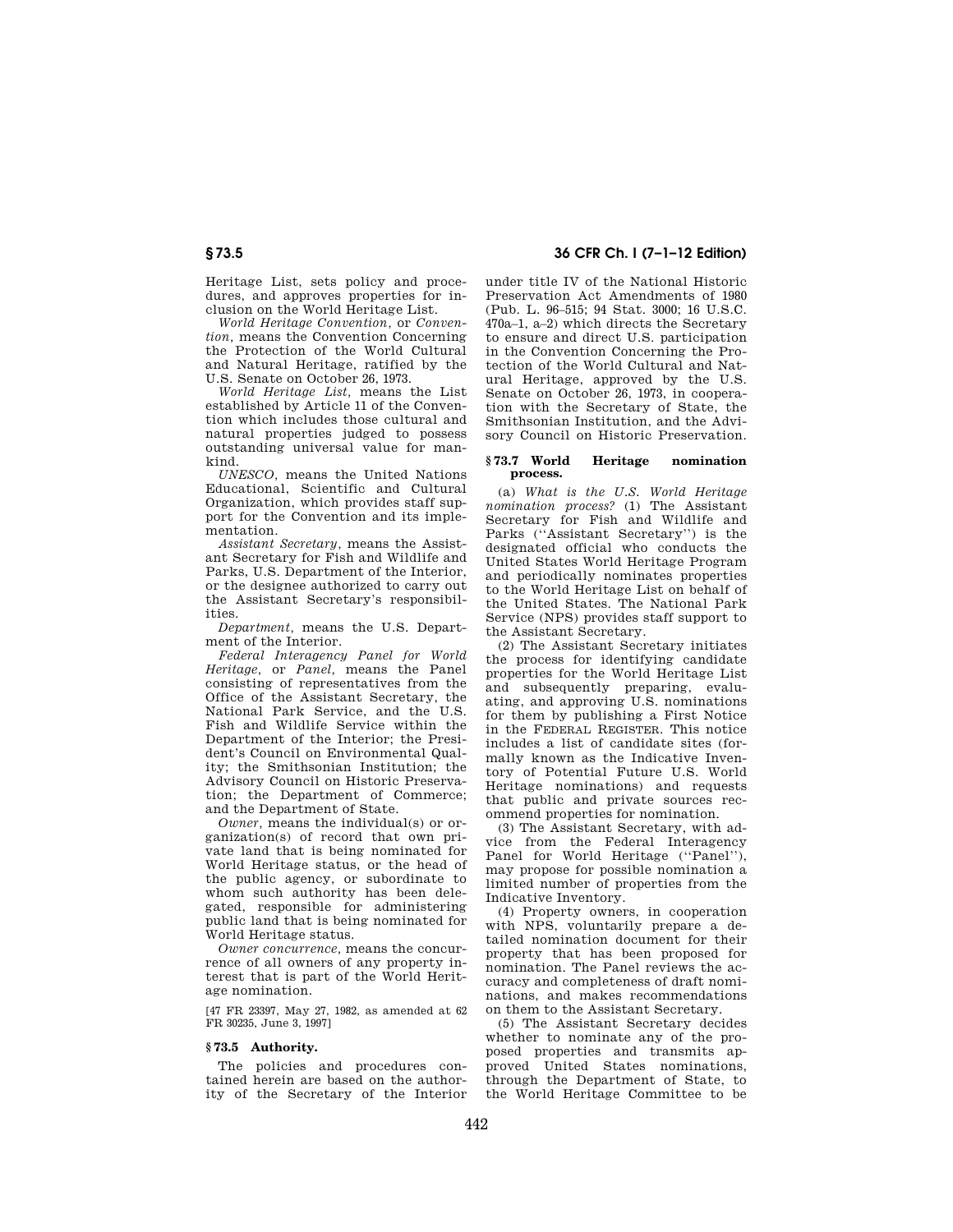considered for addition to the World Heritage List.

(b) *What requirements must a U.S. property meet to be considered for nomination to the World Heritage List?* A property in the United States must satisfy the following requirements established by law and one or more of the World Heritage Criteria before the Assistant Secretary can consider it for World Heritage nomination:

(1) The property must be nationally significant. For the purposes of this section, a property qualifies as ''nationally significant'' if it is:

(i) A property that the Secretary of the Interior has designated as a National Historic Landmark (36 CFR part 65) or a National Natural Landmark (36 CFR part 62) under provisions of the 1935 Historic Sites Act (Public Law 74– 292; 49 Stat. 666; 16 U.S.C. 461 *et seq.*);

(ii) An area the United States Congress has established as nationally significant; or

(iii) An area the President has proclaimed as a National Monument under the Antiquities Act of 1906 (16 U.S.C. 433).

(2) The property's owner(s) must concur in writing to the nomination.

(i) If a unit of United States government (Federal, State, and/or local) owns or controls the property, a letter from the owner(s) demonstrates concurrence.

(ii) If private parties own or control the property, they must provide the protection agreement outlined in §73.13(c).

(iii) All owners must concur before the Assistant Secretary can include their property within a World Heritage nomination. For example, a responsible Federal management official can concur for the unit, but cannot concur for any non-Federal property interest within the boundaries of the unit. NPS will seek the concurrence of those who own or control any non-Federal property interest if we determine that the property interest is integral to the entire property's outstanding universal values.

(3) The nomination document must include evidence of such legal protections as may be necessary to ensure the preservation of the property and its environment. Section 73.13 identifies the distinct protection requirements for public and private properties.

(c) *How does the U.S. World Heritage nomination process begin?* The Assistant Secretary, through the NPS, will periodically publish a First Notice in the FEDERAL REGISTER to begin the U.S. World Heritage nomination process. This notice, among other things:

(1) Sets forth the schedule and procedures for identifying proposed U.S. nominations to the World Heritage List. It includes specific deadlines for receipt of suggestions and comments, and for preparing and approving nomination documents for properties proposed as U.S. nominations;

(2) Includes the Indicative Inventory of Potential Future U.S. World Heritage Nominations (Indicative Inventory), solicits recommendations on which properties on it should be nominated, and requests suggestions of properties that should be considered for addition to it; and

(3) Identifies any special requirements that properties must satisfy to be considered for nomination.

(d) *What is the Indicative Inventory and how is it used?* (1) The World Heritage Convention (Article 11) requests each signatory nation to submit a list of candidate sites for the World Heritage List. These lists are also known as tentative lists, or Indicative Inventories. The NPS compiles and maintains the U.S. Indicative Inventory, which is formally known as the Indicative Inventory of Potential Future U.S. World Heritage Nominations. It is a list of cultural and natural properties located in the United States that, based on preliminary examination, appear to qualify for the World Heritage List and that the United States may consider for nomination to the List.

(2) Inclusion of a property on the Indicative Inventory does not confer World Heritage status on it, but merely indicates that the Assistant Secretary may further examine the property for possible nomination. The Assistant Secretary selects proposed nominations from among the potential future nominations included on the Indicative Inventory. Thus, the Assistant Secretary uses the Indicative Inventory as the basis for selecting United States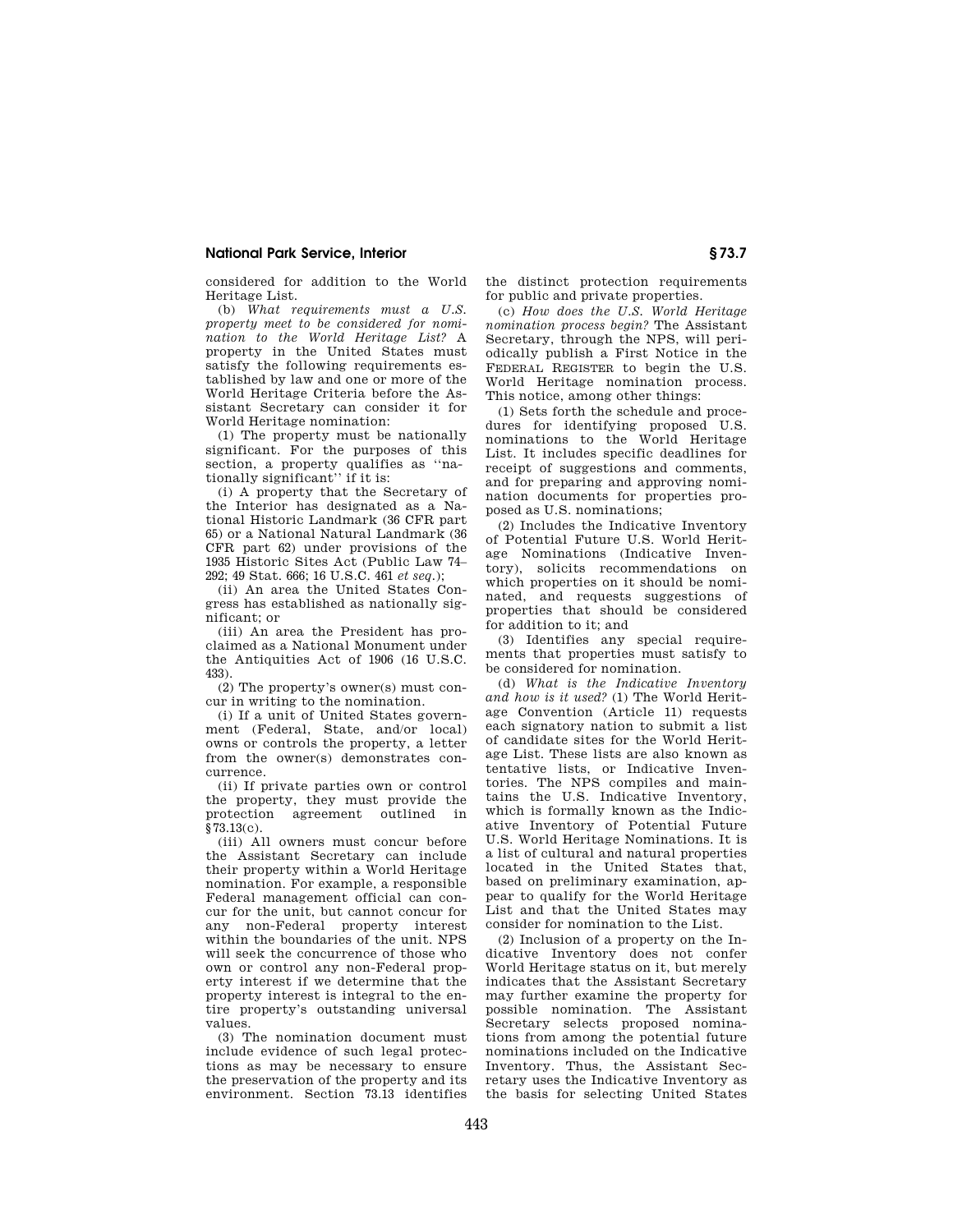# **§ 73.7 36 CFR Ch. I (7–1–12 Edition)**

nominations, and it provides a comparative framework within which to judge the outstanding universal value of a property. Any agency, organization, or individual may recommend additional properties, with accompanying documentation, for inclusion on the Indicative Inventory. Ordinarily, a property must have been listed on the Indicative Inventory before the Assistant Secretary can consider it for nomination.

(3) The Assistant Secretary, in cooperation with the Panel and other sources as appropriate, decides whether to include a recommended property on the Indicative Inventory. If a property is included, NPS will list it the next time we publish the Indicative Inventory in the FEDERAL REGISTER. The Assistant Secretary periodically transmits a copy of the Indicative Inventory, including documentation on each property's location and significance, to the World Heritage Committee for use in evaluation of nominations.

(e) *How are U.S. World Heritage nominations proposed?* (1) After the First Notice's comment period expires, NPS compiles all suggestions and comments. The Assistant Secretary then reviews the comments and suggestions and works in cooperation with the Federal Interagency Panel for World Heritage to decide whether to identify any properties as proposed U.S. nominations. In addition to how well the property satisfies the World Heritage criteria (§73.9) and the legislative requirements outlined in paragraph (b)(1) of this section, the Assistant Secretary may consider:

(i) How well the particular type of property (i.e., theme or region) is represented on the World Heritage List;

(ii) The balance between cultural and natural properties already on the List and those under consideration;

(iii) Opportunities that the property affords for public visitation, interpretation, and education;

(iv) Potential threats to the property's integrity or its current state of preservation; and

(v) Other relevant factors, including public interest and awareness of the property.

(2) Selection as a proposed nomination indicates that a property appears to qualify for World Heritage status and that the Assistant Secretary will encourage the preparation of a complete nomination document for the property.

(f) *Who is notified when U.S. World Heritage nominations are proposed?* (1) The Assistant Secretary for Fish and Wildlife and Parks publishes notice of decisions on proposed U.S. nominations in the FEDERAL REGISTER (Second Notice). If any properties are identified as proposed nominations, the Assistant Secretary also notifies the following parties in writing:

(i) The owner(s) of lands or interests of land that are to be included in the nomination; and

(ii) The House Resources Committee and the Senate Energy and Natural Resources Committee.

(2) The Second Notice advises the recipients of the proposed action, references these rules, and sets forth the process for preparing a nomination. NPS also prepares and issues a press release on the proposed nomination.

(g) *How is a U.S. World Heritage Nomination prepared?* NPS coordinates arrangements for the preparation of a complete nomination document for each proposed property. If you are a property owner(s), you, in cooperation with NPS, are responsible for preparing the draft nomination and for gathering documentation in support of it. NPS oversees the preparation of the nomination and ensures that it follows the procedures contained in these rules and the format and procedural guidelines established by the World Heritage Committee. Each nomination is prepared according to the schedule set forth in the First Notice.

(h) *How is a draft U.S. World Heritage nomination evaluated?* The draft nomination document serves as the basis for the Assistant Secretary's decision to nominate the property to the World Heritage Committee. NPS coordinates the review and evaluation of draft World Heritage nominations. We distribute copies to all members of the Federal Interagency Panel for World Heritage and request comments regarding the significance of the property and the adequacy of the draft nomination.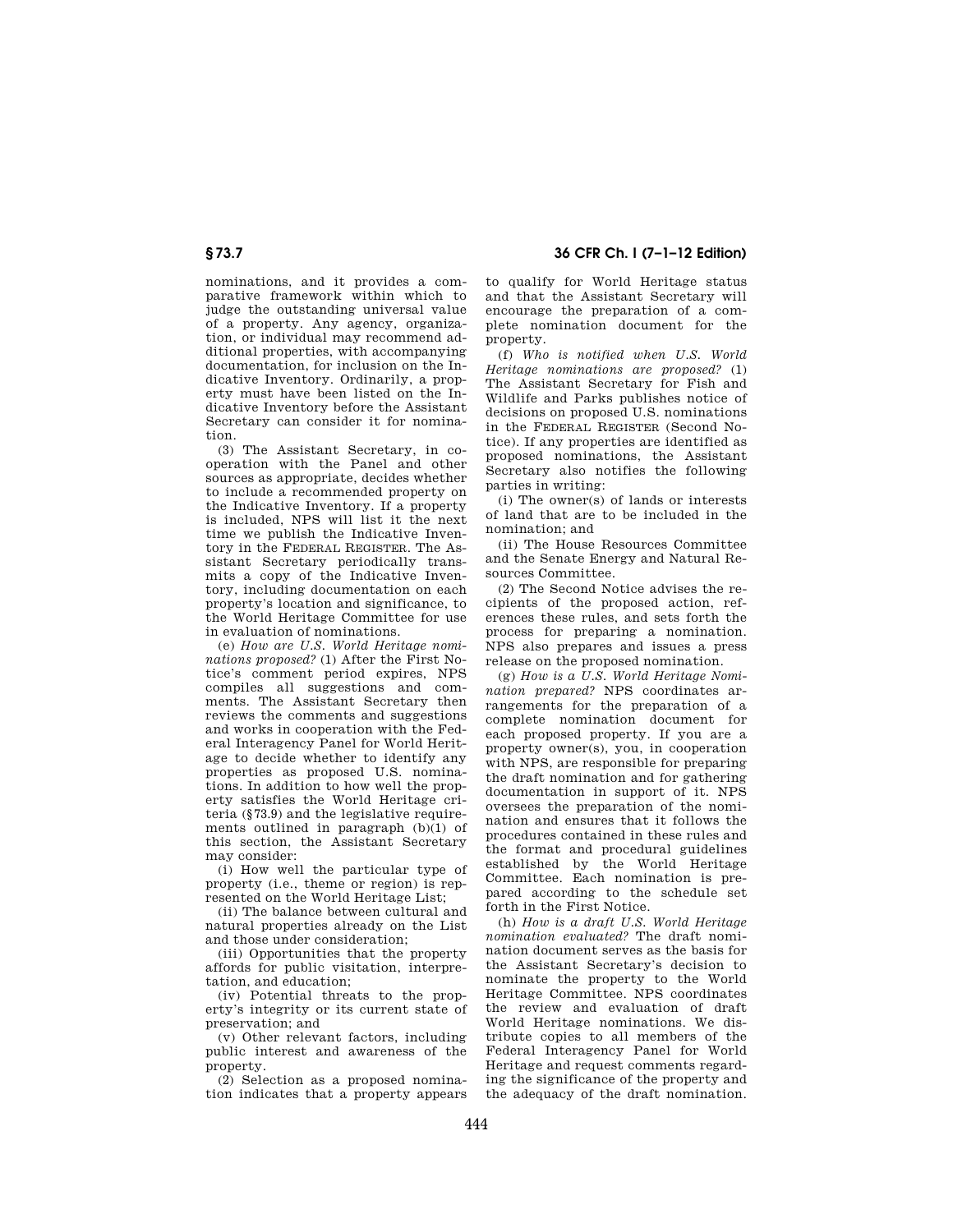Afterward, we compile the recommendations and comments received from the members of the Panel.

(i) *How is a U.S. World Heritage nomination approved and submitted?* (1) The Assistant Secretary, based on personal evaluation and the recommendations from the Panel, may nominate a property that appears to meet the World Heritage criteria to the World Heritage Committee on behalf of the United States. The Assistant Secretary sends an approved nomination document, through the Department of State, to the World Heritage Committee. The nomination document should be transmitted so that the World Heritage Committee receives it before the deadline established for any given year.

(2) Nomination by the United States does not place a property on the World Heritage List. The World Heritage Committee must consider and approve the nomination, usually at a meeting during the year following its nomination, before it is inscribed as a World Heritage Site.

(j) *Who is notified when a U.S. property has been nominated to the World Heritage List?* (1) Upon approving a nomination, the Assistant Secretary notifies the following parties in writing (Third Notice):

(i) The owner(s) of land or interests in land that are included in the nomination;

(ii) The House Resources Committee; and

(iii) The Senate Energy and Natural Resources Committee.

(2) The Assistant Secretary also publishes notice of the United States World Heritage nomination in the FED-ERAL REGISTER. In addition, NPS issues a press release on the nomination.

[66 FR 57880, Nov. 19, 2001]

#### **§ 73.9 World Heritage criteria.**

(a) *What are the World Heritage criteria and how are they applied?* The World Heritage Committee uses the following criteria to evaluate cultural and natural properties nominated to the World Heritage List. To qualify for addition to the World Heritage List, sites must meet one or more of the criteria. For information on how to apply the criteria, you should consult their annotated text in the Operational Guidelines for the World Heritage Convention. The Operational Guidelines are published periodically by the World Heritage Centre. You may obtain copies of the World Heritage Convention, the Operational Guidelines, and other program information upon request to the Office of International Affairs of the National Park Service, 1849 C Street, NW., Room 2242, Washington, DC 20240. The World Heritage Convention and the Operational Guidelines are also posted on the World Heritage Centre's Web site at *www.unesco.org/whc.* 

(b) *What are the cultural criteria?* The criteria for the inclusion of cultural properties in the World Heritage List should always be seen in relation to one another and should be considered in the context of the definition set out in Article 1 of the Convention. A monument, group of buildings or site—as defined in Article 1 of the Convention which is nominated for inclusion in the World Heritage List will be considered to be of outstanding universal value for the purpose of the Convention when the Committee finds that it meets one or more of the following criteria and the test of authenticity:

(1) Each property nominated should therefore:

(i) Represent a masterpiece of human creative genius; or

(ii) Exhibit an important interchange of human values, over a span of time or within a cultural area of the world, on developments in architecture or technology, monumental arts, town-planning or landscape design; or

(iii) Bear a unique or at least exceptional testimony to a cultural tradition or to a civilization which is living or which has disappeared; or

(iv) Be an outstanding example of a type of building or architectural or technological ensemble or landscape which illustrates a significant stage(s) in human history; or

(v) Be an outstanding example of a traditional human settlement or landuse which is representative of a culture (or cultures), especially when it has become vulnerable under the impact of irreversible change; or

(vi) Be directly or tangibly associated with events or living traditions, with ideas, or with beliefs, with artistic and literary works of outstanding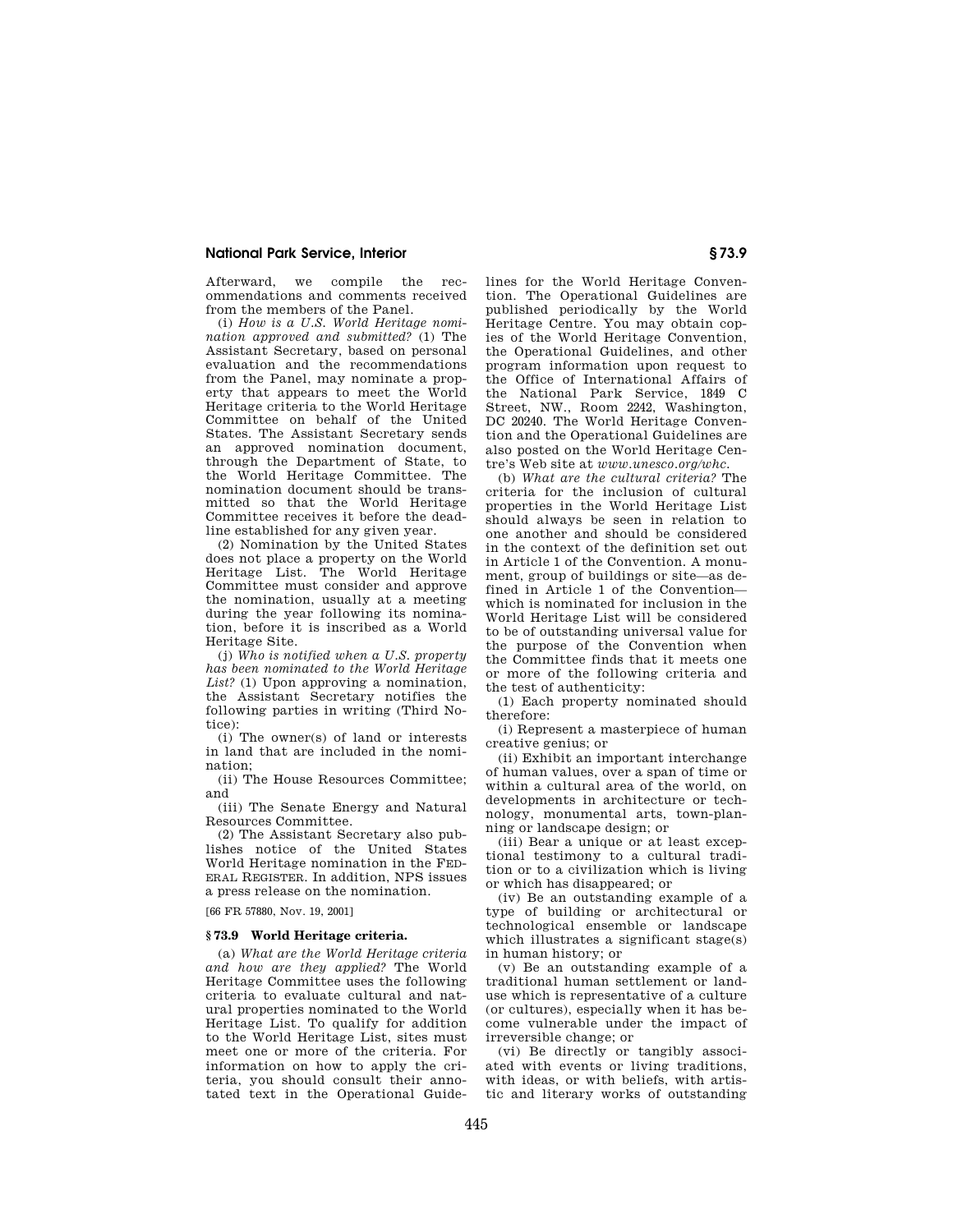universal significance (the Committee considers that this criterion should justify inclusion in the List only in exceptional circumstances and in conjunction with other criteria cultural or natural).

(2) In addition to the criteria in paragraphs  $(b)(1)(i)$  through  $(b)(1)(vi)$  of this section, the sites should also meet the test of authenticity in design, material, workmanship or setting and in the case of cultural landscapes their distinctive character and components (the Committee stressed that reconstruction is only acceptable if it is carried out on the basis of complete and detailed documentation on the original and to no extent on conjecture) and have adequate legal and/or contractual and/or traditional protection and management mechanisms to ensure the conservation of the nominated cultural properties or cultural landscapes.

(c) *What are the natural criteria?* A natural heritage property—as defined in Article 2 of the Convention—which is submitted for inclusion in the World Heritage List will be considered to be of outstanding universal value for the purposes of the Convention when the Committee finds that it meets one or more of the following criteria specified by the Operational Guidelines and fulfills the conditions of integrity:

(1) Sites nominated should therefore:

(i) Be outstanding examples representing major stages of earth's history, including the record of life, significant on-going geological processes in the development of landforms, or significant geomorphic or physiographic features; or

(ii) Be outstanding examples representing significant on-going ecological and biological processes in the evolution and development of terrestrial, fresh water, coastal and marine ecosystems and communities of plants and animals; or

(iii) Contain superlative natural phenomena or areas of exceptional natural beauty and aesthetic importance; or

(iv) Contain the most important and significant natural habitats for in-situ conservation of biological diversity, including those containing threatened species of outstanding universal value from the point of view of science or conservation.

**§ 73.11 36 CFR Ch. I (7–1–12 Edition)** 

(2) In addition to the criteria in paragraphs  $(c)(1)(i)$  through  $(c)(1)(iv)$  of this section, the sites should also fulfill the following conditions of integrity:

(i) The sites described in paragraph  $(c)(1)(i)$  of this section should contain all or most of the key interrelated and interdependent elements in their natural relationships.

(ii) The sites described in paragraph  $(c)(1)(ii)$  of this section should have sufficient size and contain the necessary elements to demonstrate the key aspects of processes that are essential for the long-term conservation of the ecosystems and the biological diversity they contain.

(iii) The sites described in paragraph  $(c)(1)(iii)$  of this section should be of outstanding aesthetic value and include areas that are essential for maintaining the beauty of the site.

(iv) The sites described in paragraph  $(c)(1)(iv)$  of this section should contain habitats for maintaining the most diverse fauna and flora characteristic of the biogeographic province and ecosystems under consideration.

(3) The sites should have a management plan. When a site does not have a management plan at the time when it is nominated for the consideration of the World Heritage Committee, the State Party concerned should indicate when such a plan will become available and how it proposes to mobilize the resources required for the preparation and implementation of the plan. The State Party should also provide other document(s) (e.g. operational plans) which will guide the management of the site until such time when a management plan is finalized.

[66 FR 57881, Nov. 19, 2001]

## **§ 73.11 Federal Interagency Panel for World Heritage.**

(a) *Responsibilities.* The Federal Interagency Panel for World Heritage is established to advise the Department of the Interior on implementation of the World Heritage Convention. Among other things, the panel assists in the following activities:

(1) The development of policy and procedures for effectively implementing the Convention in the U.S.;

(2) The evaluation of draft U.S. nomination documents;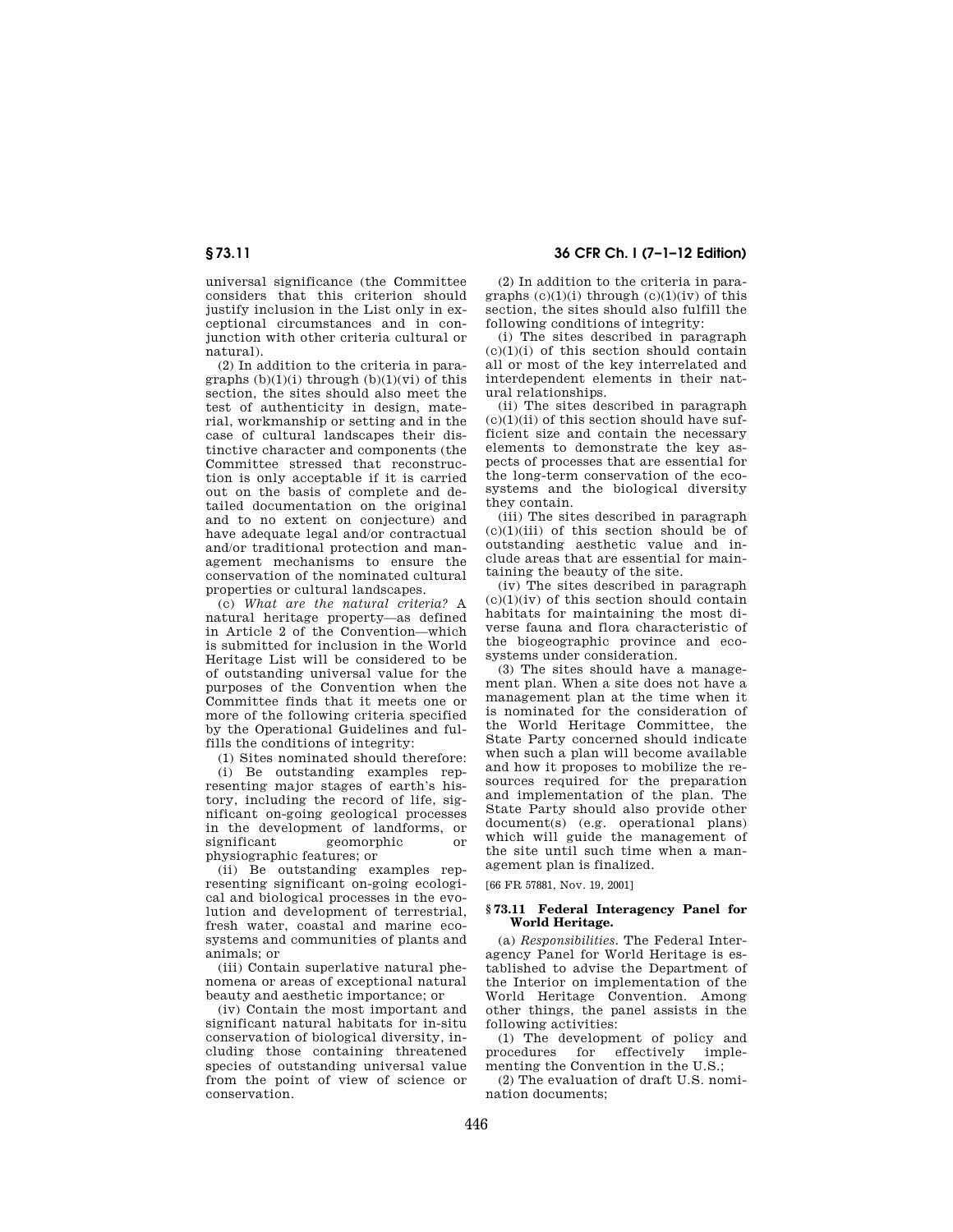(3) The making of recommendations for approval of U.S. nominations;

(4) The dissemination of information on the Convention within other Federal agencies; and

(5) The promotion of increased awareness and understanding of the importance of heritage conservation.

(b) *Composition.* (1) The Federal Interagency Panel for World Heritage is composed of representatives, named by their respective agencies, from the following agencies and offices:

(i) The Office of the Assistant Secretary for Fish and Wildlife and Parks, U.S. Department of the Interior;

(ii) The National Park Service, U.S. Department of the Interior;

(iii) The U.S. Fish and Wildlife Service, U.S. Department of the Interior;

(iv) The President's Council on Environmental Quality;

(v) The Smithsonian Institution;

(vi) The Advisory Council on Historic Preservation;

(vii) The National Oceanic and Atmospheric Administration, Department of Commerce; and

(viii) The Department of State.

(2) Additional representatives from other Federal agencies with mandates and expertise in heritage conservation may be requested to participate in the Panel from time to time.

(3) The Assistant Secretary, or his/ her designee, chairs the Panel, and sets its agenda and schedule. The NPS provides staff support to the Panel.

#### **§ 73.13 Protection of U.S. World Heritage properties.**

(a) *Requirements.* (1) Article 5 of the Convention mandates that each participating nation shall take, insofar as possible, the appropriate legal, scientific, technical, administrative, and financial measures necessary for the identification, protection, conservation, preservation, and rehabilitation of properties of outstanding universal value; and

(2) Title IV of Pub. L. 96–515 requires that no non-Federal property may be nominated to the World Heritage List unless its owner concurs in writing to such nomination. The nomination document for each property must include evidence of such legal protections as may be necessary to ensure preservation of the property and its environment, including, for example, restrictive covenants, easements, and other forms of protection (16 U.S.C. 470a–1).

(b) *Protection Measures for Public Properties.* For properties owned or controlled by Federal, State, and/or local governments, the following items satisfy the protection requirements outlined in paragraph (a) of this section:

(1) Written concurrence by the owner prior to nomination;

(2) The nomination document must include reference to:

(i) All legislation establishing or preserving the area; and

(ii) All existing and proposed administrative measures, including management plans, that would ensure continued satisfactory maintenance of the property and its environment; and

(3) A written statement by the owner(s) that such protection measures satisfy the requirements outlined in (a) above.

(c) *Protection Measures for Private Properties.* For properties owned or controlled by private organizations or individuals, the following items satisfy the protection requirements outlined in (a) of this section.

(1) A written covenant executed by the owner(s) prohibiting, in perpetuity, any use that is not consistent with, or which threatens or damages the property's universally significant values, or other trust or legal arrangement that has that effect; and

(2) The opinion of counsel on the legal status and enforcement of such a prohibition, including, but not limited to, enforceability by the Federal government or by interested third parties. In addition, if the owner(s) is willing, a right of first refusal may be given for acquisition of the property, along with a guaranteed source of funding and appropriate management framework, in the event of any proposed sale, succession, voluntary or involuntary transfer, or in the unlikely event that the requirements outlined above prove to be inadequate to ensure the preservation of the property's outstanding universal value. The protection measures for each private property being considered for possible nomination to the World Heritage List will be reviewed on a case-by-case basis to ensure that the